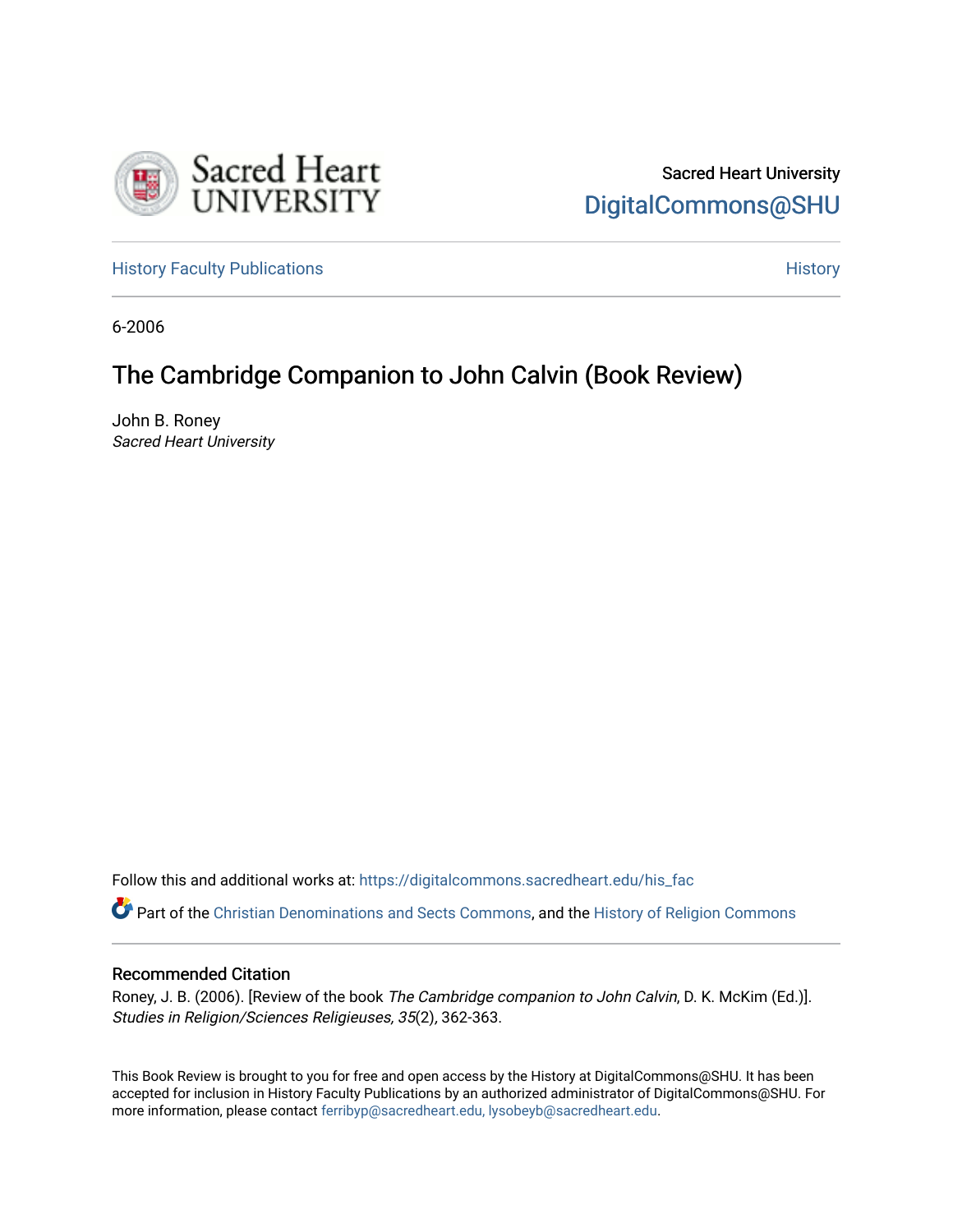# The Cambridge Companion to John Calvin

Donald R. McKim, editor Cambridge, UK: Cambridge University Press, 2004. xvii + 352 p.

This new volume on the well-known Protestant reformer John Calvin has a clear focus: it is an introduction for serious students with Iitde or no background in Calvin studies. In only four years celebrations of his 500th anniversary will begin, and the study of his works and influence has continued to draw interest. Indeed, this is a very comprehensive presentation of many aspects of Calvin studies, and there are both general chapters as well as quite in-depth studies of specific areas of Calvin's theology. Donald McKim's long editorial experience has given this volume balance and good scholarship. Divided into several major sections, including Calvin's Life & Context, Calvin's Work, After Calvin, and Calvin Today, a group of nineteen scholars represent many aspects of Calvin studies.

John Calvin is, without question, one of the most important contributors of Protestant theology. Andrew Pettegree on the spread of Calvin's thought and R. Ward Holder on Calvin's heritage demonstrate his great influence on a host of denominations, well beyond Reformed and Presbyterian circles. David Wright summarizeds Calvin's greatest contributions as "a massive body of biblical theology, and a firmly ordered pattern of church polity" (286). However important Calvin's work was, it is misleading to see him in isolation from a larger group of reformers, each contributing different elements to a renewed Christianity. Carl R. Trueman reminds the reader that current scholarship finds the category of "Reformed" far more helpful in defining the movement centring around Calvin, rather than the older designation of Calvinism. While some chapters in this volume are very specific to particular doctrines, the interest of this reviewer is to select some areas of wider concern about the place of Calvin in the 21st century, especially in ecumenical dialogues, and to show that some of the older popularizations of Calvin need to be refined. With less and less interest in doctrines and theology, theologians have attempted to contextualize die older classics for today. A good example is the recent book by Richard J. Mouw, *Calvinism in the Las Vegas Airport: Making Connections in Today's World* (Zondervan,2004).

It may come as a surprise that Calvin viewed the Pope as *primus inter pares* (first among equals), if and when the church was truly reformed (Ganoczy, 13). Calvin's primary goal was to reform the church, not leave it The self-designation "reformed" was meant to show his intent, but he soon realized that the social forces unleashed in the 16th century would make it impossible to seek unity within polemical dialogues and battles. Calvin must be seen in the context of a humanist-scholarly environment and an emerging world of independent, merchant communities that created a world much different than the middle ages. While opponents of Calvin's work in Geneva have often characterized this free city as a theocracy, several authors show that he had long batties with other prominent Genevois, he never received full citizenship until the end of his life, and his view of civil order was "dramatically distinct from that of the church" (Stevenson, 175). In order to reform the church, Calvin's central role was as a biblical scholar. Using the new humanist method *adfontes,* the *Institutes* demonstrate that he not only relied on the study of the biblical texts in their original languages, but he carefully read the church fathers, medieval theologians, and contemporary scholars, with an aim to communicate to his audience with a "'lucid brevity"' (Thompson,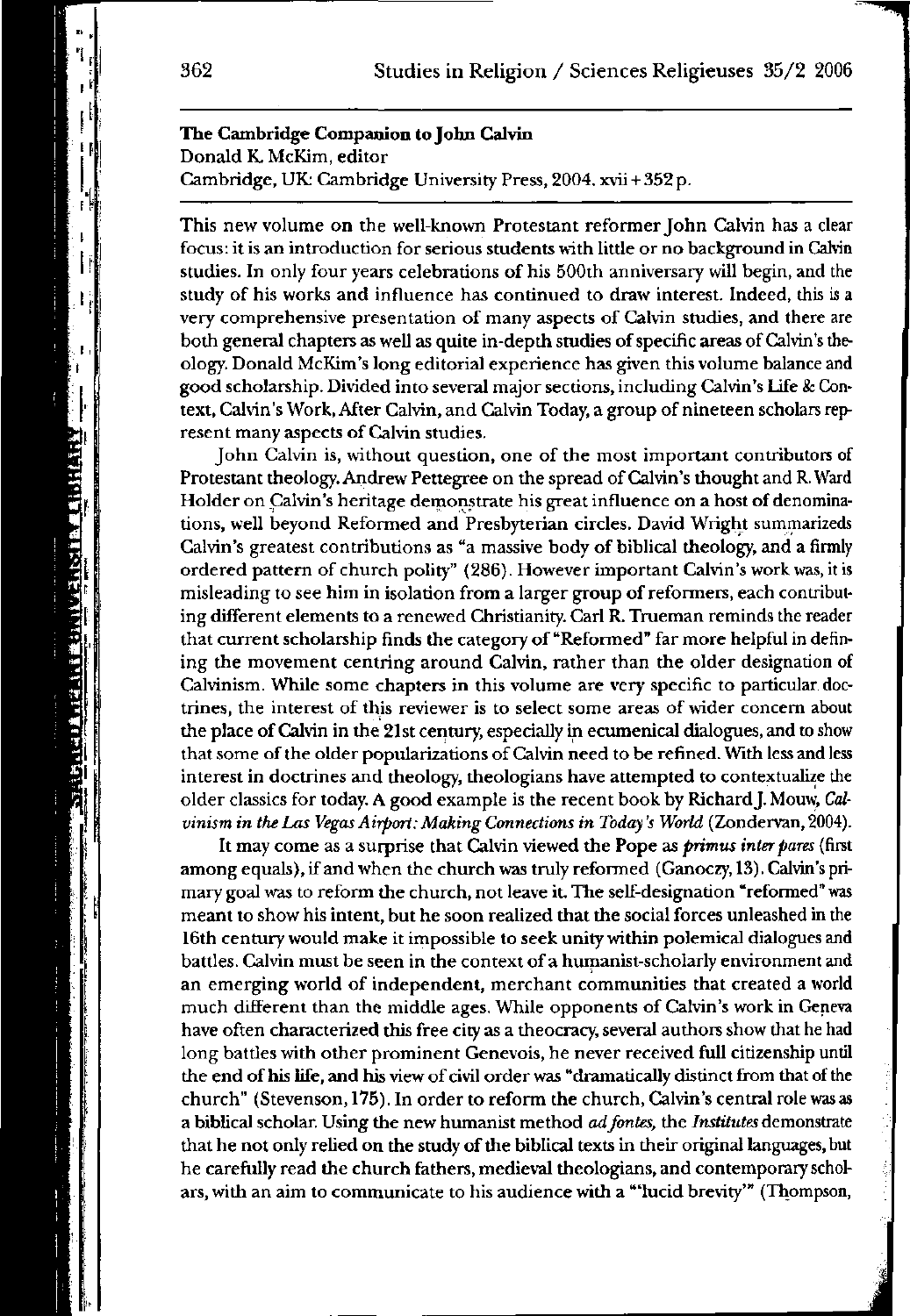#### Comptes rendus / Reviews of books 363

60). Sola scriptura for Calvin should not be understood as a rationalist biblicism of the text alone. The goal of understanding God and ourselves for Calvin was knowledge of the Word of God. "The Word comes to believers, Calvin argues, primarily through preaching, but also through the evangelical sacraments, which function as 'appendages' to the Word. In both preached Word and sacraments, the Holy Spirit works through outward means to create faith, to justify, and to sanctify those who receive the means of grace" (DeVries, 108). The result of his theology is a piety that was fostered in obedience to the Word of God; this is reflected in his goal *soli Deo gloria,* and in his response to God's Word, 'I offer thee my heart, Lord, prompdy and sincerely.' In turn "piety is rooted in the believer's mystical union *{unto mysttca)* with Christ" (Beeke, 128), and this belief carries through to the real presence of Christ in the Lord's Supper/Eucharist. B.A. Gerrish states that genuine theology, in contrast to the "'sophistry' of the late medieval schoolmen, is eminendy practical: its aim is piety or, as Bucer said, 'a godlike life'" (300). In addition, Calvin understood that theology must develop, and the later work of Schleiermacher and Barth demonstrates the path of Calvin's initial work. Finally, Jane Dempsey Douglass offers some thoughtful reflections on Calvin's foundations for ecumenism. During his life time Calvin lived among immigrant communities in "multinational and multicultural Geneva" where he lived as the prophets of old in a "biblical vision of the reign of God as a reign of love, peace, and justice" (309, 311). Today the World Alliance of Reformed Churches hosts some 218 member churches in 107 countries, and they have entered into fruitful dialogue with other Protestants and the Roman Catholic Church (Princeton University, 1996).

*John B.Roney*  Sacred Heart University

#### **The Deities Are Many: A Polytheistic Theology**

Jordan Paper Albany: State University of New York Press, 2005. xiv+155p.

Jordan Paper is Professor Emeritus of Humanities (Religious Studies, East Asian Studies) at York University. In this book, his goal is to make fellow Westerners realize that "polytheism fits the human mind and experience so comfortably that there is no need for confessional theology per se in polytheistic traditions, especially before they were relatively recently challenged by the Christian West. Of course, there have been many thousands of polytheistic cultures, so it is possible that polytheistic theologies have long been around, and we are simply unaware of them. Or perhaps it requires someone coming from a monotheistic background, interested in comparatively analyzing religion, and slowly imbued with polytheistic understandings and practices, to conceive of doing such a theology" (4). The author  $(=A)$  suggests that all these conditions are met by him perfecdy, so that he "may be one of the very few scholars who can write a general rather than culturally specific confessional polytheistic theology" (xi). For him, "there is no need of it [theology] in polytheistic cultures, but there is a great misunderstanding of these cultures in monotheistic ones" (4); such a "misunderstanding" is referred to very often in the book (e.g. 2,39,44,45,49,52,56,57,64, 66,74,75,86,90,101,104,107, 111, 112,118,123,125,128,130,131,139).

स्ट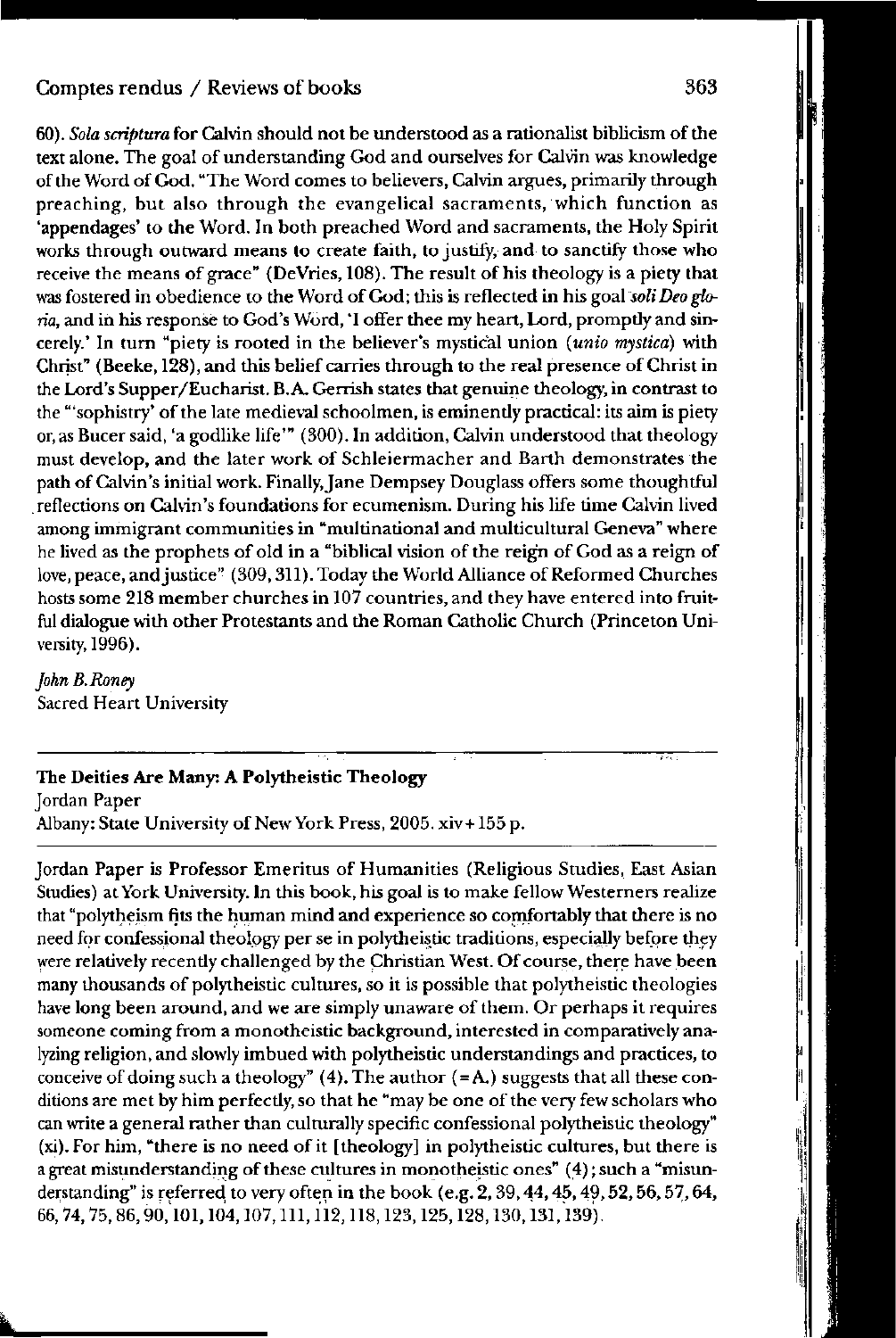Dadosky performs many operations of this sort, and with more precision and expertise than can be illustrated in this brief review. When he does focus on the contribution that Eliade can make to Lonergan studies, he points out that Lonergan's philosophy of God does not draw adequately upon a consideration of religious experience. This point, admittedly a serious one, functions more as a concluding irony than as a fully developed dimension of the study.

Dadosky draws upon a good range of primary and secondary sources for each author. I was surprised, however, to find no mention of Vernon Gregson's *Lonergan, Spirituality, and the Meeting of Religions.* 

Eliade, because of the way his brilliant insights transcend systematization, might have balked at Dadosky's attempts to corral him. Those unfamiliar with Lonergan should find this to be a good introduction. The book successfully demonstrates the power of Lonergan's thought to analyze, explain and arrange various worlds of experience and thought related to the extraordinarily complex realm of religious experience.

Dadosky, reaching up to the mind of Lonergan, offers some important insights on the respective roles of religious studies and theology in addressing the convergence of world religions, a question of great significance for our times.

*Dennis M. Doyle*  University of Dayton

#### **Reformed Theology and Visual Culture: The Protestant Imagination from Calvin to Edwards**  William Dymess Cambridge, UK: Cambridge University Press, 2004. vii + 339 p.

While contemporary art lovers shudder at the thought of Europe's most wonderful stained-glass windows or statues being smashed by unforgiving-16th-century peasants, William Dyrness has attempted to search for the *raison d'etre* behind these apparendy anti-aesthetic acts. Iconoclasm has been a problem in the Christian tradition since its inception, however, beginning with the Jewish fear of idolatry and the early church's controversy over the use of icons. But, like anticlericalism, there are deep religious motives that search for a new freedom of expression once it appears that other paths have become restricted by the official institution. Dyrness offers a fresh approach to this long-debated subject through the use of recent theoretical evaluations in art history, theology and the social sciences. With a clear and well-documented style, this book should be of interest to scholars and students alike.

Dyrness has reconceptualized the iconoclastic phenomenon by probing into the human imagination and showing how it leads to a visual, aesthetic expression. The reformers could agree with their medieval predecessors that any direct appropriation of God was impossible and therefore external images have a place in making die divine present to the limited human capacity. The great difference, however, centres in the direction of this labyrinth pathway. If the medieval perspective had privileged the visual over the aural, then the reformers attempted to reverse the process. They feared that without a guardian framework of biblical revelation the image may fall into idolatry; pure imagination may lead to fancy. Rather, through the Word of God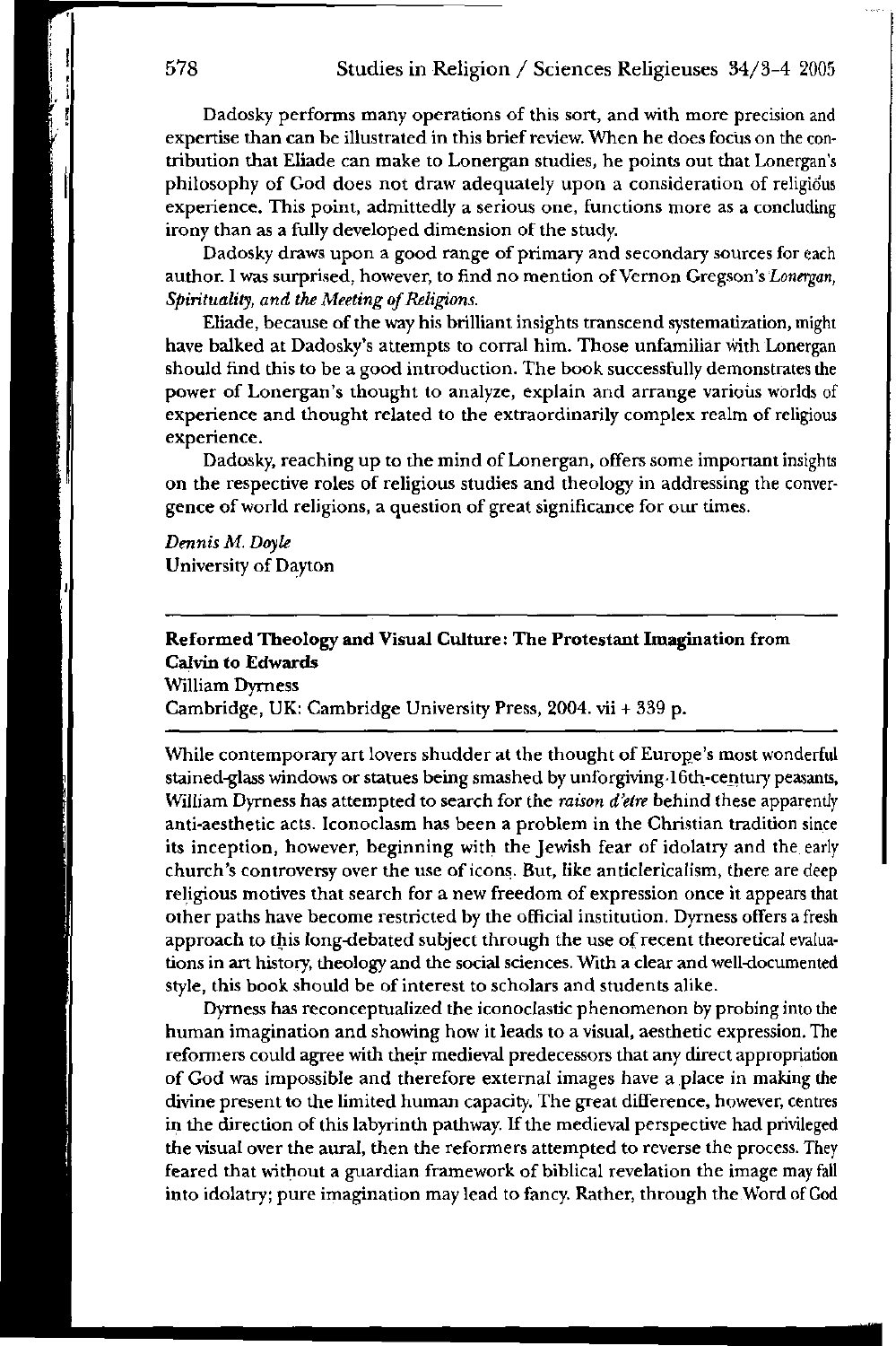## Comptes rendus / Reviews of books 579

revealed in scripture, an inner appropriation of truth gave a framework to external vision. But, Dyrness argues, it was not a simple reversal of aural over visual. Indeed, the medieval *lectio* suggested that reading be both aural and internally meditative. And the reformers, beginning with the word, relied on the illumination of the spirit to visualize first internally an image of God; this, in turn, encouraged the limited development of external visual images. An active participation in Psalm singing, for example, a tradition which was actively carried on by the reformers, seemed to incorporate the Word, aural repetition, and the meditative reflection as well. With an internal appropriation of God's revelation, the external imaging could be best visualized in several ways.

Martin Bucer articulated his belief in God's activity as "the goodness of God [that] shineth in all his creatures" (92), and because of this the portrait took on an increased importance. Rather than the depiction of saints or angelic beings, images of ordinary people, one's neighbor, were meant to show the *imago dei* as manifest here on earth. Paintings of architecture also demonstrate human creativity, reflecting the divine impulse; ordinary houses, marketplaces, harbours and churches inhabited by ordinary people at work or play or worship became a way to demonstrate God on earth. Dyrness points out: "For followers of Calvin it is not in the contemplation of an image, nor in an Ignatian meditation on the events of Christ's life, that spiritual 'nurture and godliness are to be found. These spiritual benefits are sought as believers live out—reenact—this life-giving cross in their everyday life" (83). This cultivation of creation demonstrated the work of God's redemptive plan carried out by human hands. Paintings depicting a "delectable garden," a pastoral scene, or civic society pictured God's order on earth. Dyrness summarizes the use of visual expression in this way: "Art here serves religion, but not at all in the medieval sense. It now serves what is to these architects the higher calling of religion, that program of making right a distorted created order. Walking in a "delectable garden," strolling in a well-ordered space, one does not necessarily think of God. But these are spaces that can, to these builders,'picture'God nevertheless" (112).

In the later chapters Dyrness demonstrates how the Reformed imagination found expression in the new world among the Puritans. If iconoclasm characterized the Reformation, the limited use of visual images with plainness and economy characterized New England Puritan art. Despite their lack of public paintings they valued portraiture, and the Puritans envisioned their entire settlement as a visual demonstration of God's order in a Christian commonwealth, and in their minds a resurrection of the biblical paradigm. This was a direct expression of God's activity on earth. If anything, Puritan society, Dyrness reminds the reader, was a sermon culture and the preaching of God's word allowed a lively imagination to flourish, if one could pay attention to the many hours of preaching. One result of this aural culture was the new hymnody and poetry that set itself free from the "elaborate metaphoric strictures" that traditionally accompanied it. Dyrness uses the example of the verse by George Herbert: "Is it no verse, except enchanted groves /And sudden arbours shadow coarsespunne lines? /... / [rather] Shepherds are honest people / let them sing; /... / Who plainly say, 'My God, my King'" (133). The great Puritan divine William Ames addressed the place of visual images: "'while Christ was still to appear, all things were more outward and carnal, afterwards more inward and spiritual<sup>1</sup>" (159). Therefore, the Reformed visual culture was based on the concept of a new covenant, and with the aid of the Spirit of God the Christian would not need external aids to believe, but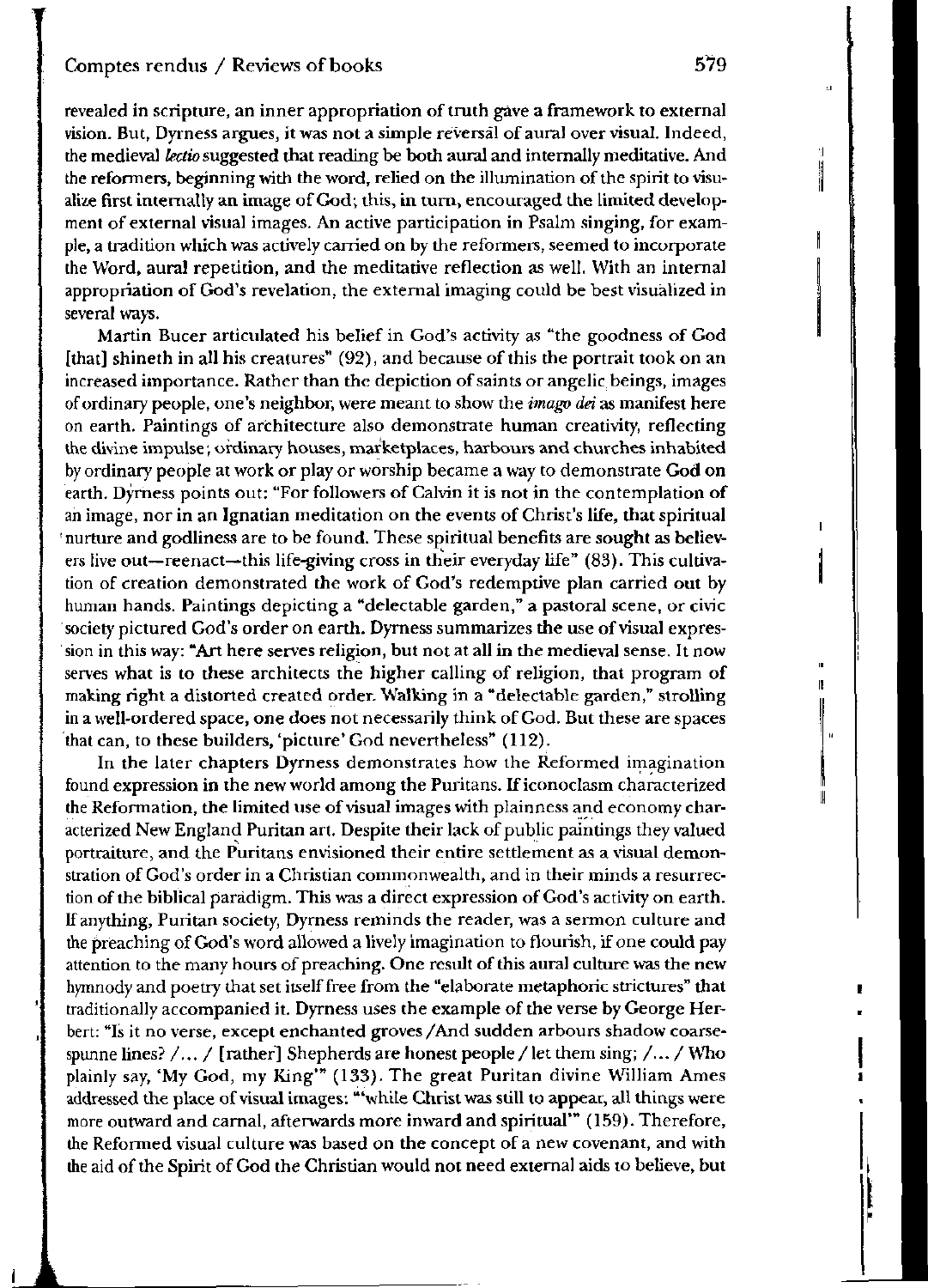through a quickened imagination or rational reflection would eventually give some visual expression to an internal reality.

*fohn B. Roney*  Sacred Heart University

**Dialogues avec un musulman**  Pierre Grelot Parole présente Paris, Cerf, 2004. 218 p.

Pierre Grelot, professeur d'Ecriture sainte, qui enseigne a l'lnstitut catholique de Paris, entame ici un dialogue avec un jeune étudiant musulman marocain. D'emblée on constate le très grand déséquilibre de ce dialogue. Il s'agit, en effet, d'un entretien entre un père catholique, qui détient un doctorat et une connaissance approfondie de sa foi, et un jeune étudiant musulman, qui a une connaissance élémentaire et pratique de sa religion. C'est done un livre dans lequel on trouve davantage le point de vue chretien que le point de vue de l'islam.

D'apres le Qur'an, les gens n'ont ni tue, ni crucifie Jesus, mais ce dernier a ete eleve vers Dieu. Grelot a ce propos explique « que le Qur'an fait echo, en cet endroit, à une légende qui a couru, au II<sup>e</sup> siècle, chez des hérétiques qui voyaient dans le corps <sub>.</sub> de Jésus une simple apparence. Je puis te citer ici des textes de cette époque. Un évêque d'Antioche, Ignace, écrivait aux chrétiens de la ville de Smyrne pour les combattre : "C'est réellement que le Christ a souffert, comme c'est réellement qu'il s'est ressuscité lui-même, et sa passion n'a pas été une simple apparence, comme le pretendent certains incredules [ ... ]" *(Lettre aux Smyrniotes,* II). Je pourrais citer d'autres textes venus du II<sup>e</sup> siècle. Il est dommage que le Qur'ân fasse écho à cette tradition inexacte » (22). Dans notre monde moderne actuel, il est inacceptable de cataloguer certains groupes minoritaires comme etant « heretiques *».* Un musulman qui croit a l'authenticite absolue du Qur'an interpretera, justement, que son Livre sacré corrobore la vérité véhiculée par ce groupe minoritaire.

Les deux commandements des Évangiles « d'aimer Dieu de tout son cœur » et *«* d'aimer son prochain comme soi-meme » n'entrent pas en contradiction avec les principes de la foi musulmane. Le Qur'ân n'a pas été révélé pour répéter uniquement tout le contenu des revelations anterieures (Torah, Evangiles), comme les Evangiles ne sont pas des repetitions de l'Ancien Testament. Les enseignements de la Torah et des Evangiles qui ne contredisent pas la verite qur'anique doivent, en principe, etre acceptes par les musulmans. Le Qur'an distingue entre deux niveaux de foi: le niveau spirituel du simple musulman *{muslim)* qui se soumet a la volonte divine et celui du croyant *(mu'min)* qui a la foi. Ce dernier a implicitement developpe une relation personnelle d'amour avec Dieu. C'est pourquoi la notion d'amour est centrale chez les shi'ites et les sufis. Si Allah est le Clement et le Misericordieux, c'est aussi parce qu'il est Amour (68).

Le Qur'ân confirme que Jésus est le Verbe d'Allâh (Kalimat Allâh), mais les chrétiens considèrent que Jésus est aussi une manifestation divine (69). Cette dernière idee rejoint un concept developpe chez les shi'ites, pour qui l'lmam (Guide spirituel), Successeur du Prophete Muhammad, est le lieu d'apparition d'Allah *(mazhar-i Allah).*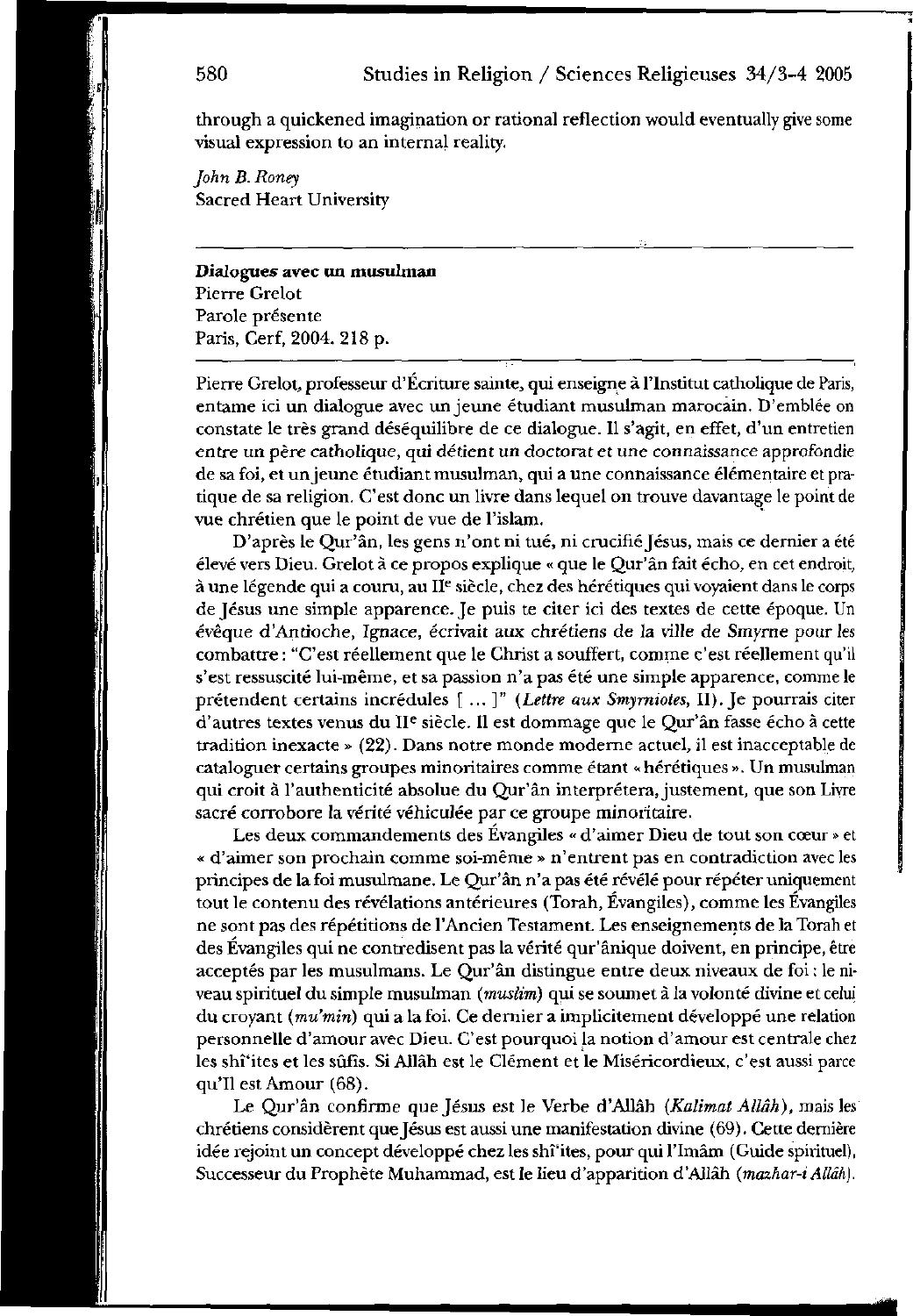de volonté et d'inclination au néant; le Décret du concile de Trente sur le péché originel, qui developpe la doctrine en termes de justice, de mort, de servitude et de concupiscence. Quant au souci particulierement developpe de definir le mode de transmission du peche originel non pas en termes moraux, d'imitation, mais anthropologiques de generation et de propagation, l'auteur y voit une formulation qui concerne l'inscription de l'origine en chaque sujet humain. II passe ensuite à l'examen des deux textes bibliques fondateurs. Du récit de Gn 2-3 se degage une «regle de soustraction», instituant dans le sujet un ecart entre «la fascination de la plénitude» impossible et l'accueil d'une parole comme marque d'alterite qui ouvre a 1'existence. Dans Rm 5, 12-21, Panier voit la mort de Jesus-Christ comme «s'adossant» (p. 130) a la «loi» fondamentale que le peche tente précisément de contourner: la venue au monde d'un sujet singulier implique le don d'une grace venue d'un signifiant que ce sujet ne peut jamais posseder, comme le marque sa condition mortelle.

Force est de reconnaître dans le résultat une lecture originale et rigoureuse. La conuribution propre de l'ouvrage doit cependant etre bien comprise: il s'agit de considerer les textes dans leurs structures d'ensemble plutot qu'en chacune des notions ou figures narratives qui s'y rencontrent. Dans cette perspective, cet essai rigoureux et porteur d'une perspective originale mérite une place significative dans les essais contemporains d'histoire des doctrines et d'anthropologic theologique.

*JeanrFranfois Roussel*  Faculté de théologie, Université de Montréal

## **The Essential Carlstadt: Fifteen Tracts by Andreas Bodenstein (Carlstadt) from Karlstadt**

Edward J. Furcha, translator and editor Classics of the Radical Reformation, 8 Waterloo, ON: Herald Press, 1995. 449 p.

E. J. Furcha (late Professor of Church History at McGill University) has done an admirable job of translating and editing 15 selected tracts from the early 16thcentury reformer Andreas Bodenstein from Karlstadt, commonly known as Carlstadt Furcha has captured the essence of Carlstadt's theology, his struggle to find support and protection and his fervent spirit of reform. Furcha's translations have also preserved the earthy language of the 16th century, reminiscent of Luther's *TabU Talks.* 

Carlstadt has been placed with the "radical reformers" (Anabaptists), a category that George H. Williams made popular. Yet Carlstadt had some affinity with the magisterial reformers, and he is often included on the fringes of the larger "Reformed" movement and, as Calvin Pater has demonstrated, his theology makes him the "father" of the Baptists. Many of these tracts show both similar roots of other reformers—from Augustine to Renaissance humanism—and great disagreements about the application of religion-to the current political struggles of the 16th century.